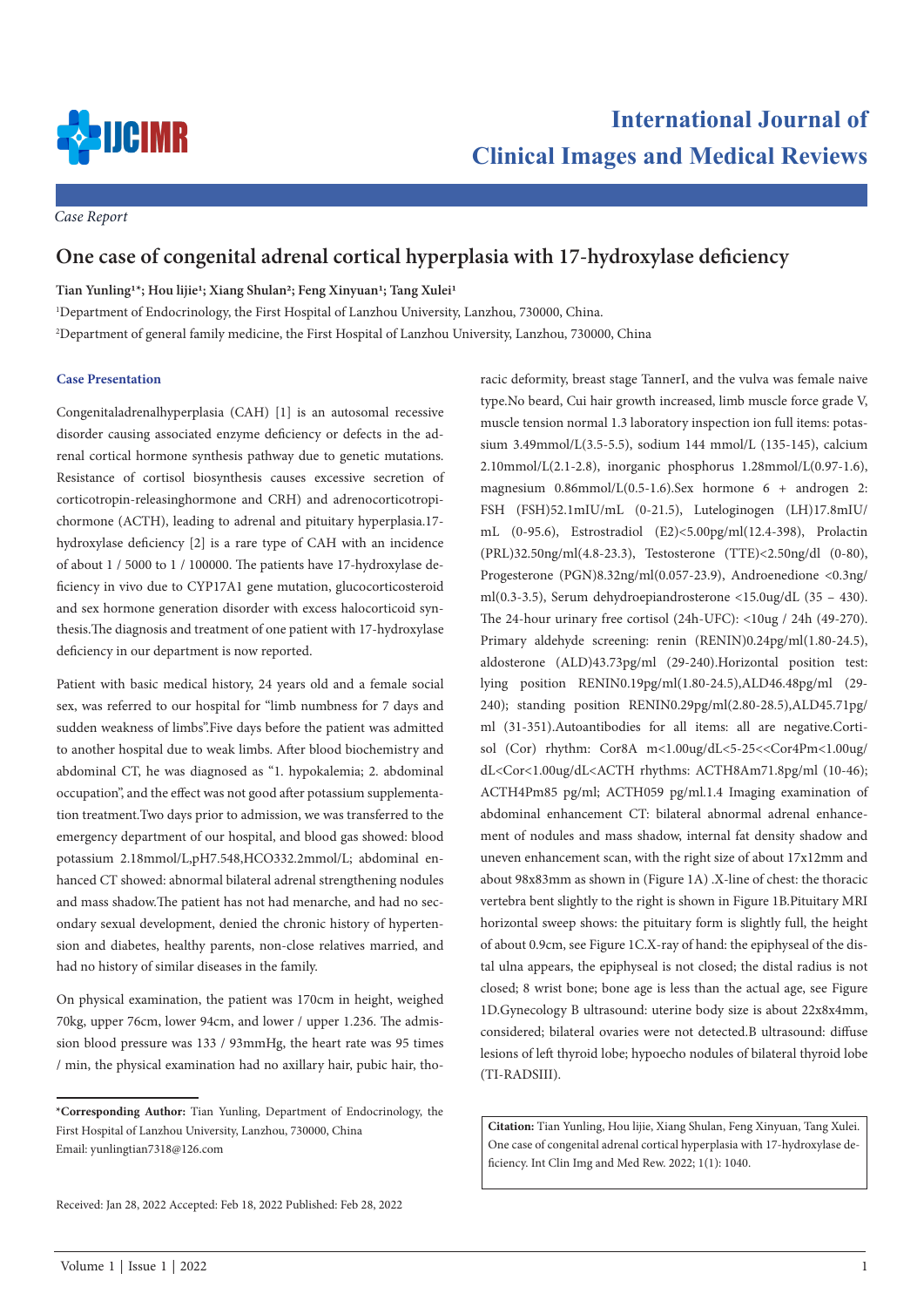

Figure 1: Shows the enhanced CT of the patient's abdomen, right adrenal hyperplasia by the black arrow, left adrenal hyperplasia by the white arrow; Figure C shows the patient's head MRI and hyperplastic pituitary by the white arrow.1.5 Chromosome analysis and genetic testing The analysis of chromosome karyotype: 46, XX.Genetic test: patient samples had a homozygous mutation of c.987delC in the 17-hydroxylase / 17,20 clease-related gene CYP17A1, and pedigree verification showed that the mutation was a heterozygous mutation of c.987delC from both the parents, in line with the genetic rules of the disease, as shown in (Figure 2).



Figure 2: Results of genetic testing for patients and both parents.

Figure A shows the patient genetic test results showing the homozygous mutation of c.987delC for chr10:104592419; Figure B shows the result of chr10:10459 d e l 9; **Figure C** shows the result of c.987delC for chr10:104592419.1.6 Diagnosis and treatment In terms of diagnosis, the patient had a history of hypokalemia, hypertension, primary amenorrhea, and no secondary sign development on physical examination. Laboratory tests indicated hypokalemia and alkalosis; ACTH levels were increased, and the levels of renin, urinary free cortisol, estradiol, androdione, and dehydroepiandrosterone were low. The results of the medium-dose dexamethasone inhibition test showed that the urinary 17-hydroxycorticosteroid (17-OHCS), urinary 17-ketone steroid (17-KS) and ACTH levels were all reduced compared with before drug administration, as shown in (**Table 1**). Imaging examination shows: the basement uterus and the ovary is not explored, the ulnar radius epiphyseal has not been closed, the bone age is less than the actual age; pituitary and adrenal hyperplasia. Chromosomal was 46, XX, and genetic testing revealed the presence of a homozygous mutation in the CYP17A1 gene. Combined with the above clinical

data, the patient was diagnosed as: congenital adrenal cortical hyperplasia; 17-hydroxylase / 17,20 lyase deficiency. In terms of treatment, prednisone acetate was administered at 12 PM daily from February 26, and blood pressure, ion whole term, 24-h urine ion quantification, 17-hydroxyprogesterone (17-OHP), sex hormone 6 and androgen II were continuously monitored, as shown in (**Table 2**). After discharge, prednisone acetate was given 5 mg/d, instructed to take orally at 12 am every day to inhibit ACTH to improve the symptoms of hypokalemia and hypertension, and 0.5 mg/d estradiol valerate orally early daily to promote secondary sexual development in women.

| Control                      | <b>Before</b><br>Dexa | 3 days after<br>Dexa | 5days af-<br>ter Dexa | reference<br>value |
|------------------------------|-----------------------|----------------------|-----------------------|--------------------|
| Urine<br>$17-OHCS$ (mg/L)    | 8.26                  | 3.57                 | 3.62                  |                    |
| 24hUrine17-<br>OHCS $(mg/d)$ | 12.39                 | 8.93                 | 6.52                  | $2.0 - 10.0$       |
| Urine $17-KS$ (mg/L)         | 5.71                  | 4.02                 | 7.34                  |                    |
| 24h Urin17-<br>$KS$ (mg/d)   | 8.56                  | 10.05                | 13.21                 | $6.0 - 25.0$       |
| Urine volume $(L)$           | 1.50                  | 2.50                 | 1.80                  |                    |
| $17-\alpha$ OHP $(ng/mL)$    | 0.56                  | 0.15                 | 0.08                  | $0.05 - 2.34$      |
| $Cor8Am$ ( $ug/dL$ )         | < 1.00                | < 1.00               |                       | $5 - 25$           |
| ACTH 8 Am (pg/ml)            | 71.80                 | < 5.00               |                       | $10 - 46$          |

**Table 1:** Dexamethasone test before and after control urine 17-OHCS.

The follow-up patient was discharged on the March 5,2021 and followed up 3 months after discharge, reviewed for blood potassium 4.48 mmol/L, estradiol (E2)5.2pg/ml, 24 h urinary free cortisol (24h-UFC), 399ug / 24h, and levels were increased compared with those at diagnosis. Review cortisol and ACTH rhythm: Cor 8Am 1.26ug/ dL; Cor4Pm<1.00ug/dL ; ACTH 8Am 29.10pg/ml(10-46); ACTH 4Pm26.90pg/ml, ACTH levels decreased, but the rhythm has not appeared. The abdominal CT showed: bilateral abnormal strengthening nodules and mass shadow of the adrenal glands, including solid, lipid and confounding density, and the right scan was about 16x12mm, and the left was about 113x83mm, which showed little change from the previous. After this follow-up, the adjusted prednisone tablet was 7.5 mg/d acetate, and the patient continued to follow-up thereafter 2 Discussion of 17-hydroxylase deficiency representing about 1% of CAH was first reported by Biglieri et al [3] in 1966.CYP17A1[4] is the pathogenic gene of the disease, located at 10q24-25, the gene spans 6569bp, composed of seven introns and 8 exons, expressed in both human adrenal and gonad [5].More than 100 mutations in the CYP17A1 gene are associated with 17-hydroxylase deficiency, including point mutations, insertion, deletion, and frameshift mutations, and the mutations are mostly located at the C terminus. Genetic mutation studies in 26 Chinese OHP patients showed [6].The c.985\_987delinsAA and c.1460\_1469del are the most common types of mutations, accounting for 60.8% and 21.7% of the mutant alleles, respectively.CYP17A1 encodes a cytochrome P450c17 protein with two enzymatically active [7]: 17-hydroxylase acting on 17-hydroxylation of progesterone and pregnenolone; 17,20-lyase catalyzes the conversion of 17-hydroxyenolone and 17-hydroxyprogesterone to deHEA and androdione, respectively.17-hydroxylase deficiency contains two types, a deficiency of 17-hydroxylase / 17,20-lyase deficiency (17-hydroxy-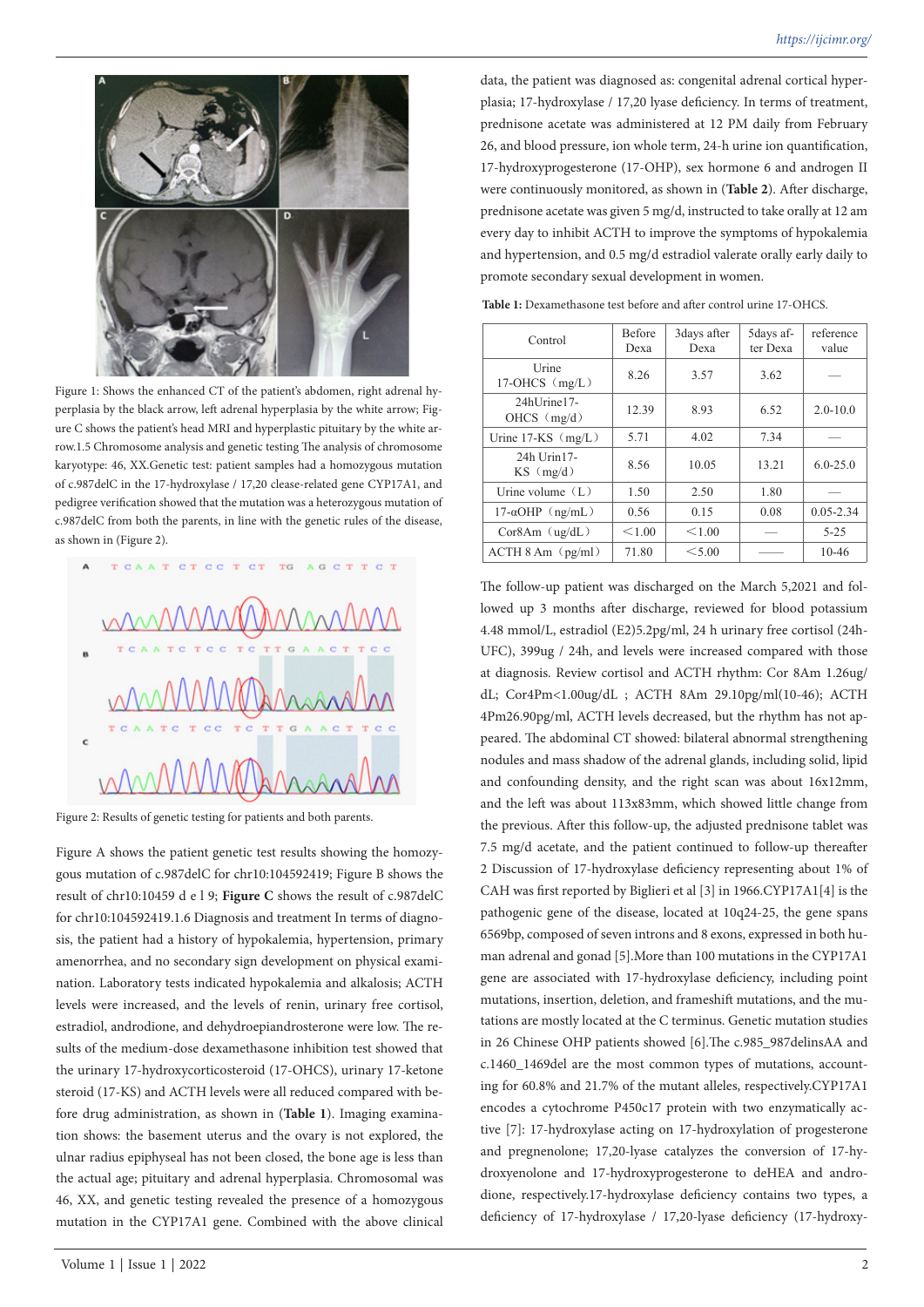| Control                                   | Dexa   |             |              |             | reference value     |
|-------------------------------------------|--------|-------------|--------------|-------------|---------------------|
|                                           |        | 1 day after | 3 days after | 5days after |                     |
| blood<br>pressure $(mmHg)$                | 139/93 | 122/84      | 106/74       | 115/79      | Sp90-139<br>Dp60-89 |
| potassium (mmol/L)                        | 2.92   | 5.19        | 5.35         | 5.34        | $3.5 - 5.5$         |
| sodium $(mmol/L)$                         | 142    | 133         | 133          | 136         | 135-145             |
| calcium $(mmol/L)$                        | 1.98   | 2.25        | 2.21         | 2.29        | $2.1 - 2.8$         |
| magnesium $\langle \text{mmol/L} \rangle$ | 0.72   | 1.02        | 1.02         | 0.9         | $0.5 - 1.6$         |
| (mmol/L)<br>P                             | 1.41   | 1.65        | 1.54         | 1.60        | $0.97 - 1.6$        |
| 24hurinary<br>potassium (mmol/d)          | 68     |             | 54           |             | $25 - 100$          |
| 24hurinary<br>sodium $(mmol/d)$           | 168    |             | 139          |             | 130-260             |
| 24hurinary<br>chloride $(mmol/d)$         | 172    |             | 112          |             | 170-250             |

**Table 2:** Pre-hospital treatment.

lase / 17,20-lyasedeficiency, 17OHD) and only 17,20-lyase deficiency (isolated17,20-lyasedeficiency, ILD).This patient belongs to 17OHD, and the deficiency of both enzymes resulted in limited synthesis of cortisol, androgen, and estrogen, while corticosterone, 11-deoxycorticosterone (11-deoxycorticosterone, DOC) produced increased [8]. Disorder of cortisol synthesis can weaken the negative feedback inhibition on the pituitary, leading to increased ACTH generation and adrenal hyperplasia; decreased estrogen can be menstruation, breast and female genital development; low androgens can hinder the growth of pubic and axillary hair and reduce estrogen generation as a precursor substance. Because corticosterone acts as glucocorticoid, patients generally have no manifestations of primary adrenal dysfunction; increased DOC can cause water and sodium retention and low renin hypertensive [9], accompanied by hypokalemia, alkalism and weak limbs. The vast majority of patients are similar to the patient, with low potassium and hypertension [10], different from other patients: one is the diagnosis age, at 24, but for the secondary signs at puberty, leading to late diagnosis, and most 17OHD patients mainly primary amenorrhea and puberty, diagnosis age is under 20, the patient bilateral adrenal hyperplasia, the left adrenal mass size is about 98x83mm.A similar case was reported by Lee [11] et al, mainly for abdominal pain and hypertension, with a massive adrenal cortical adenoma with a left mass size of about 100x63x86mm, which was rare in the reported cases. Imaging characteristics of nine patients with 17-hydroxylase deficiency by Wang [12] et al showed that the average maximum area of 640.1mm2 on the transverse axis of the adrenal gland was only about 3 times greater than the normal value (150mm2), while the size of the adrenal mass increased more than 10 times the normal value. In terms of treatment, exogenous supplementation of glucocorticoids can feed back to inhibit ACTH and adrenal hyperplasia, reduce the secretion of halocorticoids, help relieve hypertension and hypoblood potassium, and iatrogenic Cushing syndrome should be avoided as far as possible. For female patients with 17OHD, estrogen replacement therapy should be performed if diagnosed at the appropriate time of puberty or in adults.In recent years, when estradiol is recommended instead of oral or percutaneous estrogen, the treatment should start at a lower initial dose and gradually increase to an adult dose. Oral estradiol was started at a dose of 0.5 mg/d, then raised to  $1 - 2$  mg/d within  $1 - 3$  years or transdermal absorption at 25 g / d and then gradually

increased to  $75 - 100$  g / d [7]. In conclusion, the diagnosis of 17-hydroxylase deficiency should be identified and differentiated as soon as possible, improve the medical history and physical examination, focus on sexual development problems; improve the relevant laboratory and imaging examination, and finally make the final diagnosis through the genetic test results. Patients with 17OHD should be clearly diagnosed and treated as soon as possible, in order to obtain normal growth, development and reproductive capacity.

## **References**

1. Hannah-Shmouni F, Chen W, Merke DP. Genetics of Congenital Adrenal Hyperplasia[J]. Endocrinol Metab Clin North Am. 2017; 46(2):435-458.

2. Oh YK, Ryoo U, Kim D, et al. 17α-hydroxlyase/17, 20-lyase deficiency in three siblings with primary amenorrhea and absence of secondary sexual development<sup>[J]</sup>. J Pediatr Adolesc Gynecol. 2012; 25(5):103-105.

3. Biglieri EG, Herron MA, Brust N. 17-hydroxylation deficiency in man[J]. J Clin Invest. 1966; 45(12):1946-1954.

4. Picado-Leonard J, Miller WL. Cloning and sequence of the human gene for P450c17 (steroid 17 alpha-hydroxylase/17,20 lyase): similarity with the gene for P450c21[J]. DNA. 1987; 6(5):439-448.

5. Chung BC, Picado-Leonard J, Haniu M, et al. Cytochrome P450c17 (steroid 17 alpha-hydroxylase/17,20 lyase): cloning of human adrenal and testis cDNAs indicates the same gene is expressed in both tissues[J]. Proc Natl Acad Sci USA. 1987; 84(2):407-411.

6. Hang M, Sun S, Liu Y, et al. New, recurrent, and prevalent mutations: Clinical and molecular characterization of 26 Chinese patients with 17alpha-hydroxylase/17,20-lyase deficiency[J]. J Steroid Biochem Mol Biol. 2015; 150:11-16.

7. Auchus RJ. Steroid 17-hydroxylase and 17,20-lyase deficiencies, genetic and pharmacologic[J]. J Steroid Biochem Mol Biol. 2017; 165(Pt A):71-78.

8. Kota SK, Modi K, Jha R, et al. 17-α-Hydroxylase deficiency: An unusual case with primary amenorrhea and hypertension. Indian J En